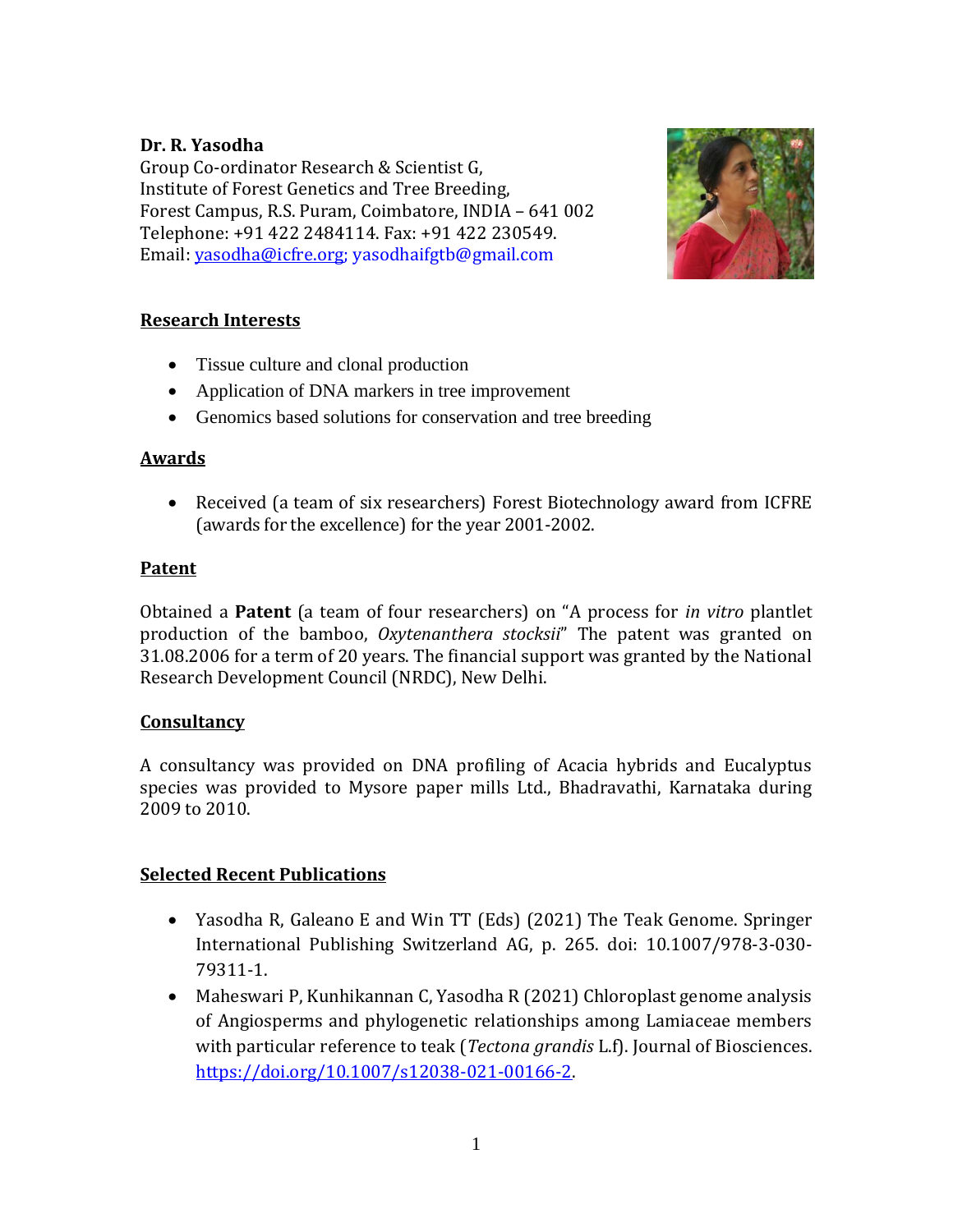- Swathi Balakrishnan, Suma Arun Dev, Ambothi Rathnasamy Sakthi, Balasubramanian Vikashini, Reshma Bhasker T, Nochyil Sivan Magesh & Yasodha Ramasamy (2021). Gene-ecological zonation and population genetic structure of *Tectona grandis* L.f. in India revealed by genome-wide SSR markers. Tree Genetics & Genomes 17, 33 [https://doi.org/10.1007/s11295-021-01514-x.](https://doi.org/10.1007/s11295-021-01514-x)
- Subashini V, Bachpai VKW, Mayavel A, Nagarajan B, Sivakumar V, Yasodha R (2018) Quantitative trait loci (QTL) for salinity tolerance traits in interspecific hybrids of *Eucalyptus*. Indian Journal of Plant Physiology. [https://doi.org/10.1007/s40502-018-0403-7.](https://doi.org/10.1007/s40502-018-0403-7)
- Sumathi M, Bachpai VKW, Deeparaj B, Mayavel A, Dasgupta MG, Nagarajan B, Rajasugunasekar D, Sivakumar V, Yasodha R (2018) Quantitative trait loci mapping for stomatal traits in interspecific hybrids of *Eucalyptus*. *J Genet*. 97(1):323-329.
- Yasodha R, Vasudeva R, Balakrishnan S, Sakthi A. R., Nicodemus A, Nagarajan B, Rajashekar B, Bachpai VKW, Pillai PKC, Dev SA (2018) Draft genome of a high value tropical timber tree, Teak (*Tectona grandis* L. f): Insights into SSR diversity, phylogeny and conservation. *DNA Research* 25 (4), 409–419.
- Sumathi M, Bachpai VKW, Mayavel A, Dasgupta MG, Nagarajan B, Rajasugunasekar D, Sivakumar V, Yasodha R (2018) Genetic linkage map and QTL identification for adventitious rooting traits in red gum eucalypts. 3 Biotech, 8(5):242. doi: 10.1007/s13205-018-1276-1. Epub 2018 May 8.
- Sumathi M, Yasodha R (2017) Microsatellite allele length variations in interspecific hybrids of *Eucalyptus*. *Acta Botanica Croatica* 76 (1), 103-106.
- Shanthi K, Bachpai V. K. W., Anisha S., Ganesan M., Anithaa R. G., Subashini V., Chakravarthi M., Sivakumar V, Yasodha R (2015) Micropropagation of *Eucalyptus camaldulensis* for the production of rejuvenated stock plants for microcuttings propagation and genetic fidelity assessment. *New Forests*. DOI: 10.1007/s11056-014-9465-1.
- Modhumita Ghosh Dasgupta and Yasodha R (2014) DNA Markers in Tree Improvement of Tropical Plantation Species. In Tree Biotechnology (eds: K. G. Ramawat Jean-Michel Mérillon M. R. Ahuja) CRC Press 2014, DOI: 10.1201/b16714-24.
- Sumathi M and Yasodha R (2014) Microsatellite resources of *Eucalyptus*: current status and future perspectives. *Botanical Studies* 2014, 55:73.
- Shanmugapriya A., Bachpai VKW., Ganesan M., Yasodha R. (2014) Association analysis for Vegetative Propagation Traits in Eucalyptus tereticornis and *Eucalyptus camaldulensis* Using Simple Sequence Repeat Markers. *Proc. Natl. Acad. Sci., India, Sect. B Biol*. Sci. DOI 10.1007/s40011-014-0360-5.